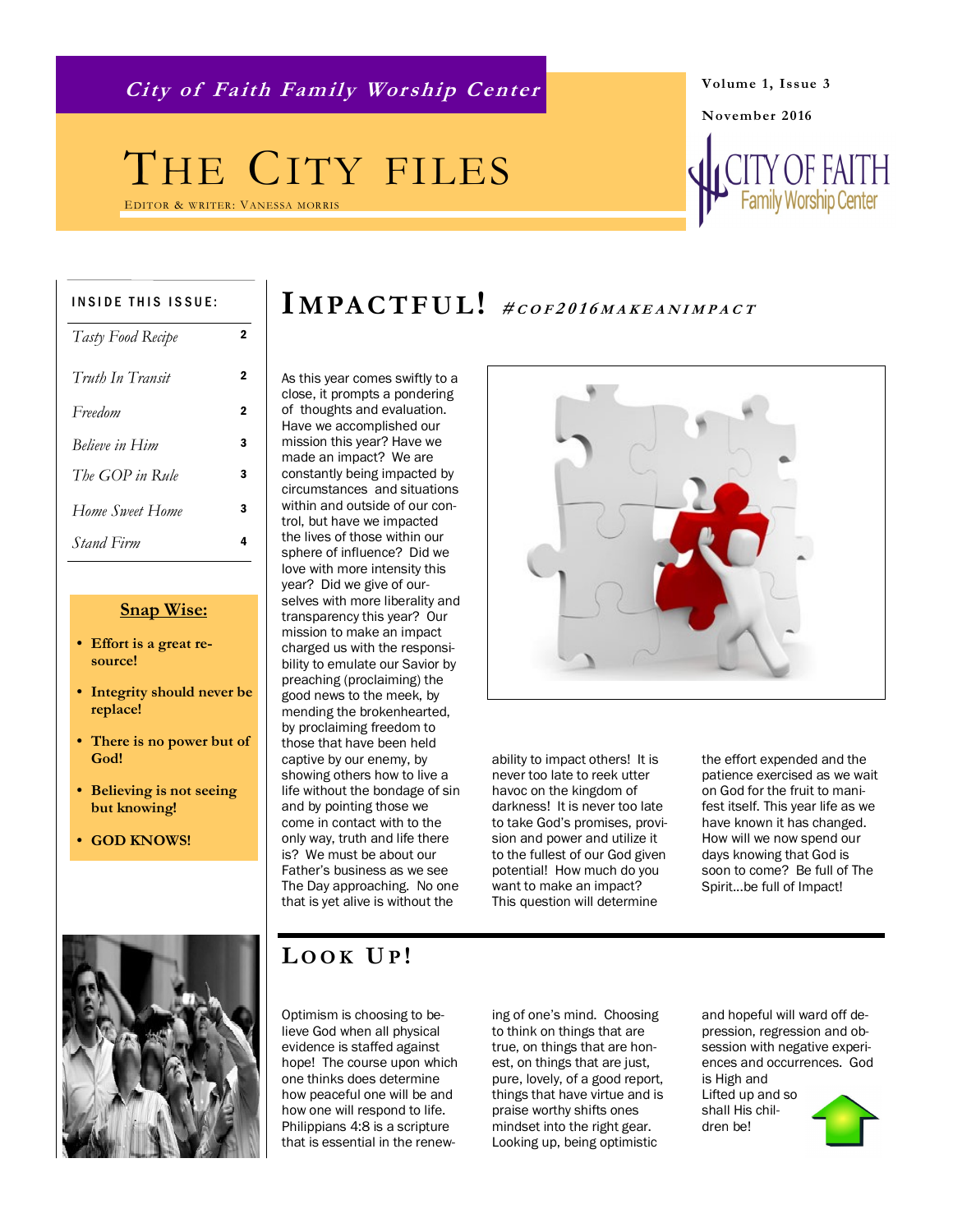## HE ALT H A ND W EL L NES S -**TAS TY FO O D RE C IPE**

Caribbean Style Lentils: *by Marie Lataillade*

#### *Ingredients:*

1 cup brown lentils

3/4 cup diced carrots

3/4 cup diced celery

3/4 cup diced onions 3/4 cup diced tomatoes (Zesty Jalapeno brand)

1 cup cut-up fresh cilantro

1/4 cup virgin olive oil

2 cups water

Add garlic and salt to taste

1/2 habanero pepper, cut in small pieces and remove seeds but keep the seeds for extra spicy flavor. Add a pinch of fresh Rosemary Add a pinch of fresh Thyme

#### *Directions:*

Bring water to a boil then turn off. Add lentils and let soak. In saucepan add olive oil, habanero peppers, onions, and sauté until onions are translucent. Then add carrots, celery, and cilantro. When carrots and celery have softened, add lentils and diced tomatoes. Then add garlic, salt, rosemary, thyme and let cook over medium to low heat in a covered pan for approximately 15 minutes. Remember to drain the lentils, and

some of the tomatoes juice from the can depending upon the desired gravy or moisture wanted. The Caribbean style lentils are a very good compliment to salmon or other kinds of fish. When served on a plate, add some rosemary leaves or parsley sprigs for garnish.

*Eat Well, Live Well!* 



#### T R A N S F O R M A T I O N -**T R U T H I N T R A N S I T**

*"There is no greater life than one of moving toward God, Himself!"*

*"The stage between the caterpillar and the butterfly is where I lie...marinating, percolating...still a little work left to do, before I shed the layers of my cocoon."* I penned this for a book that I wrote over fifteen years ago. Change is a progressive journey that brave ones before us endeavored to chart. Change will be painful,

and the outcome of things are often uncertain, but growth and maturity is a must in God's Kingdom. The pocking and prodding we feel to be greater, and to do better is God encouraging us to spread our wings and fly! We do not know what tomorrow holds nor does it really matter because God is in control! Dare

to transcend! Dare to climb the higher plains and reach for what appears to be unreachable. Dare to wear your own boots! Dare to transform into the image of His Son! There is no greater life than one of moving in and toward God Himself!

#### TRUTH IS HEALING- FREEDOM

People have many high and diverse dreams; things that they want to accomplish in life. Two of my most important dreams that are always n front of me...ones I strive towards are to be *free* and have *peace*. These may not be dreams to most people, but to those of us that have had grievous struggles, deafening heartaches and immense pain, these are dreams. For many years I often wondered

what the true definition of freedom really was until I finally confronted some emotionally crippling fears I had by coming to grips with the fact that I did not really want to know truth, because to truly know truth, you must acknowledge your purposeful failures and decide whether or not you will abide with truth and if yes, take action. John 8:32 says, "And ye shall know the truth, and the truth shall

make you free." Abiding in truth is to abide in Christ as He is truth. Freedom is knowing God, and knowing God brings you His peace that surpasses all understanding. Be free and have peace!

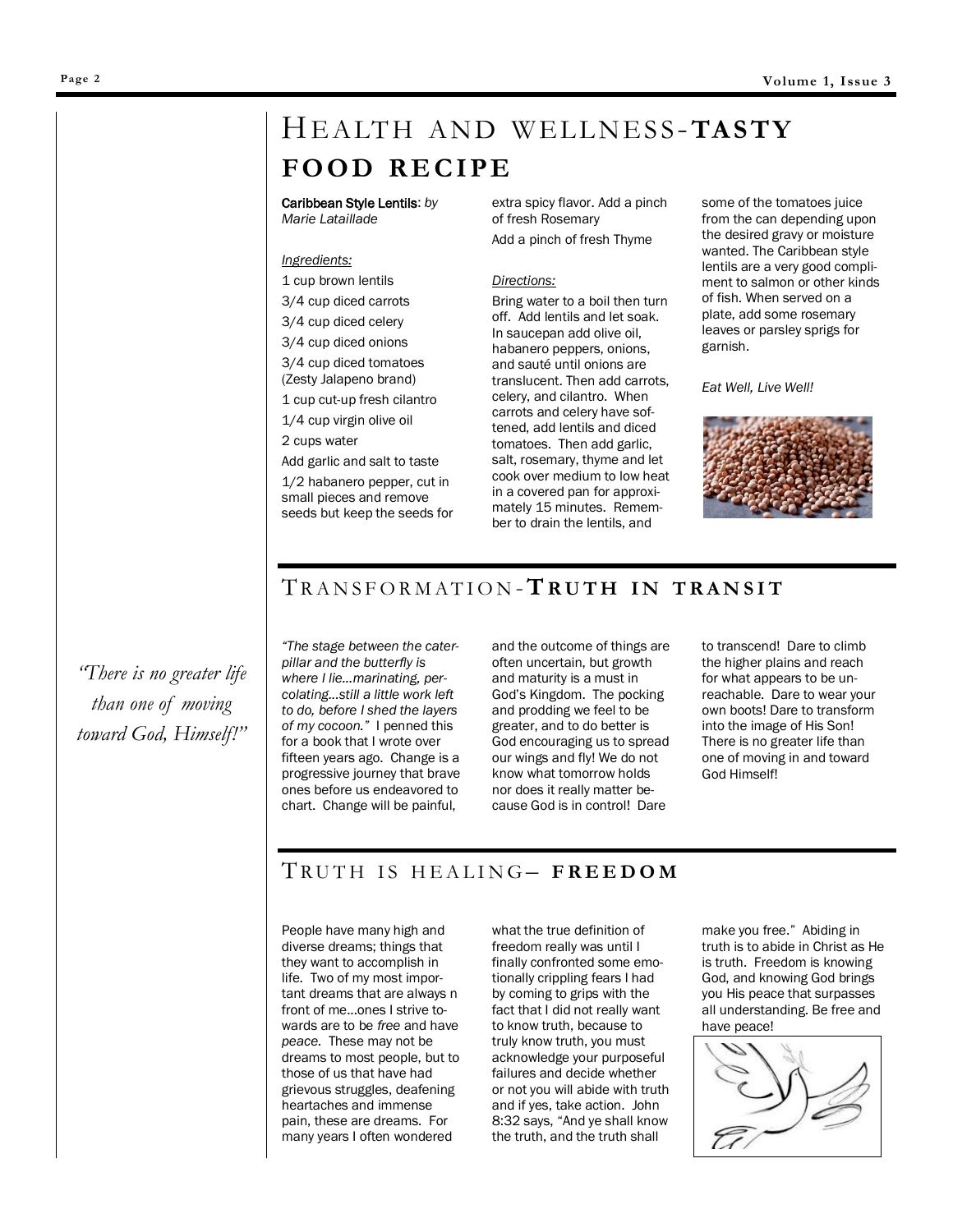### FU N DA M E N TAL S -**BE L I E V E IN HI M!**

God knows all things and it is becoming more and more evident to our human minds everyday. Prophecy is unfolding like a scroll...line by line...able to be read and seen. There is coming a day where God will be All in All and it shall be a glorious day! Until this day, we are being tasked with the great challenge to be ONE as God, Jesus and the Holy Spirit are ONE. He that comes to God must believe that He is. Belief makes all the difference in the world! This is why the transformation and continuous renewing of the mind is so important. With the mind we either believe that God is

for us and has sent His son, Jesus to redeem our souls or we lose sight of this truth and suffer unnecessarily because of it. Believing in God is a daily, and at times, momentto-moment practice and choice. Many obstacles and life circumstances will confront our belief and do its best to divert us from the truth of God's Word. Strengthening our belief through relationship with God, His Word and His people helps to keep us from believing lies. God has proven himself to be TRUE time and time again. Trust Him in all things and you will never regret it!



#### NE W S A N D I N F O R M A T I O N – **T H E G O P I N R U L E**

The 2016 Elections are now over and many are very disappointed with the results. Yes, the results were quite surprising to us, but not to God. The United States now has a Republican President, Republican House and Republican Senate. The Bible tells us that there is safety in numbers and when people are

unified they can accomplish great things. What great things will be accomplished over this next four years remains to be seen, but if God should tarry, we will see them. The most important question is, how will we conduct our selves during this time? Prayer is of the utmost importance now and EVER!



*"How will we conduct ourselves during the next four years?"*

#### THE SIMPLE LIFE-HOME SWEET HOME

Home is a place of refuge and refreshing. I love coming home after a long day at work. When I walk into my door, the days woes begin to melt. I greet my family and we discuss our day. I go and put on some sweat pants and a tee-shirt — slip on some flipflops, grab me a glass of juice with mineral water mixed in it on ice, plop down on the couch for a few minutes and watch CNN with my husband

while our daughter does homework with her headphones on...periodically interjecting in conversation and sporadically telling us about her precious life. My home, my little cabin in the city, is peaceful and I thank God because there was a time in my life when home was full of turmoil and confusion. Now, I come home to familiar sounds and smells. l look out the windows and see life,

trees, and beautiful sky. Home is where I find peace of mind and love from those who truly know me and love me in spite of my faults and ways. Take time during this holiday season to enjoy home. Exhale, smile and be thankful!